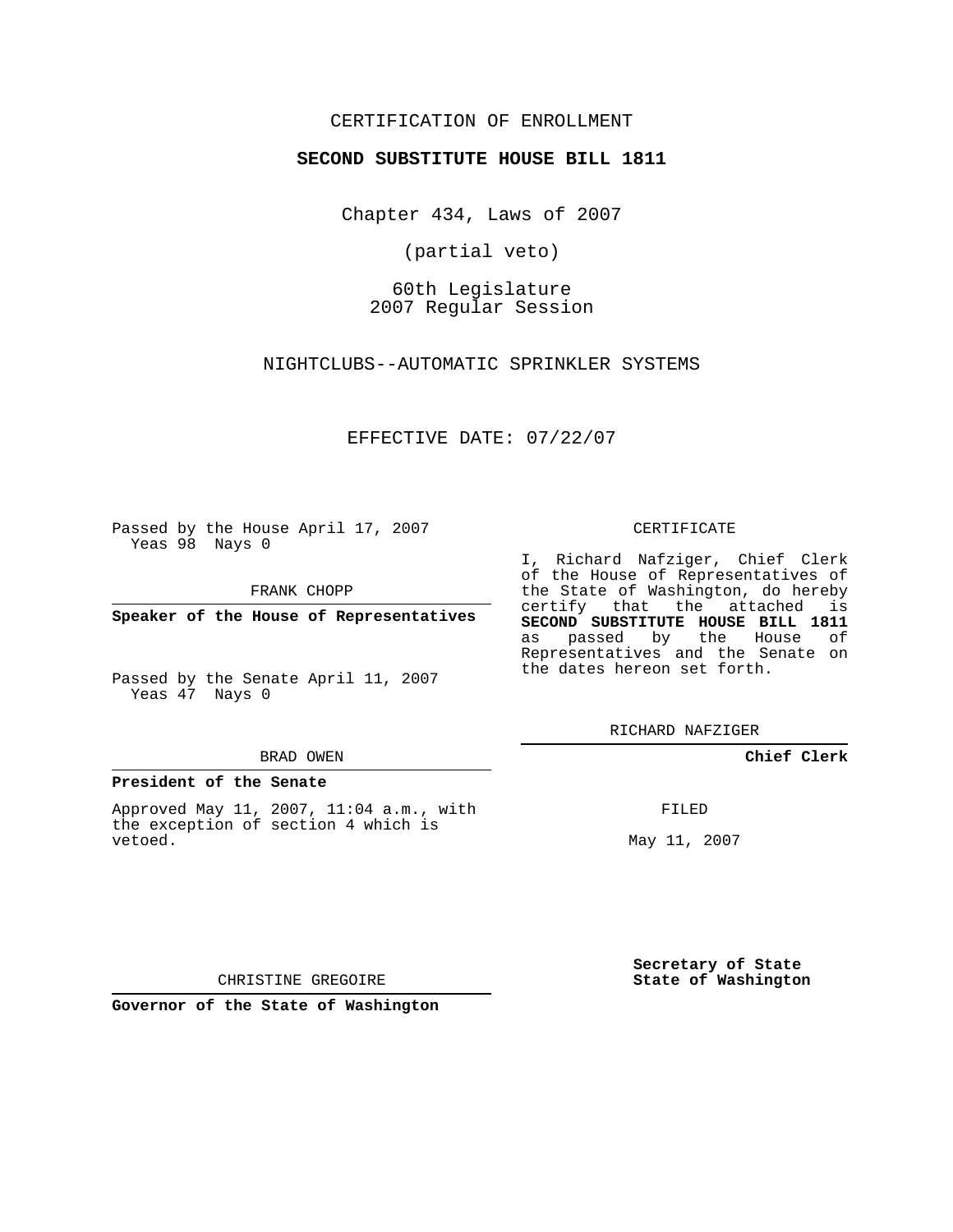# **SECOND SUBSTITUTE HOUSE BILL 1811** \_\_\_\_\_\_\_\_\_\_\_\_\_\_\_\_\_\_\_\_\_\_\_\_\_\_\_\_\_\_\_\_\_\_\_\_\_\_\_\_\_\_\_\_\_

\_\_\_\_\_\_\_\_\_\_\_\_\_\_\_\_\_\_\_\_\_\_\_\_\_\_\_\_\_\_\_\_\_\_\_\_\_\_\_\_\_\_\_\_\_

AS AMENDED BY THE SENATE

Passed Legislature - 2007 Regular Session

**State of Washington 60th Legislature 2007 Regular Session By** House Committee on Finance (originally sponsored by Representatives Pedersen, Simpson, Wood, Moeller and Quall)

READ FIRST TIME 3/5/07.

 1 AN ACT Relating to the installation of automatic sprinkler systems 2 in nightclubs; amending RCW 19.27.500, 19.27.510, and 84.36.660; 3 providing an effective date; and declaring an emergency.

4 BE IT ENACTED BY THE LEGISLATURE OF THE STATE OF WASHINGTON:

 5 **Sec. 1.** RCW 19.27.500 and 2005 c 148 s 1 are each amended to read 6 as follows:

7 (1) The building code council shall adopt rules ((by December 1, 2005,)) requiring that all nightclubs be provided with an automatic sprinkler system. Rules adopted by the council shall consider applicable nationally recognized fire and building code standards and local conditions and require that the automatic sprinkler systems be 12 installed by December 1, 2009.

13 ((By December 15, 2005,)) (2) The council shall transmit to the 14 fire protection policy board copies of the rules as adopted. The fire 15 protection policy board shall respond to the council ((by February 15, 16 2006)) within sixty days after receipt of the rules. If changes are 17 recommended by the fire protection policy board the council shall 18 immediately consider those changes to the rules through its rule-making 19 procedures. ((The rules shall be effective December 1, 2007.))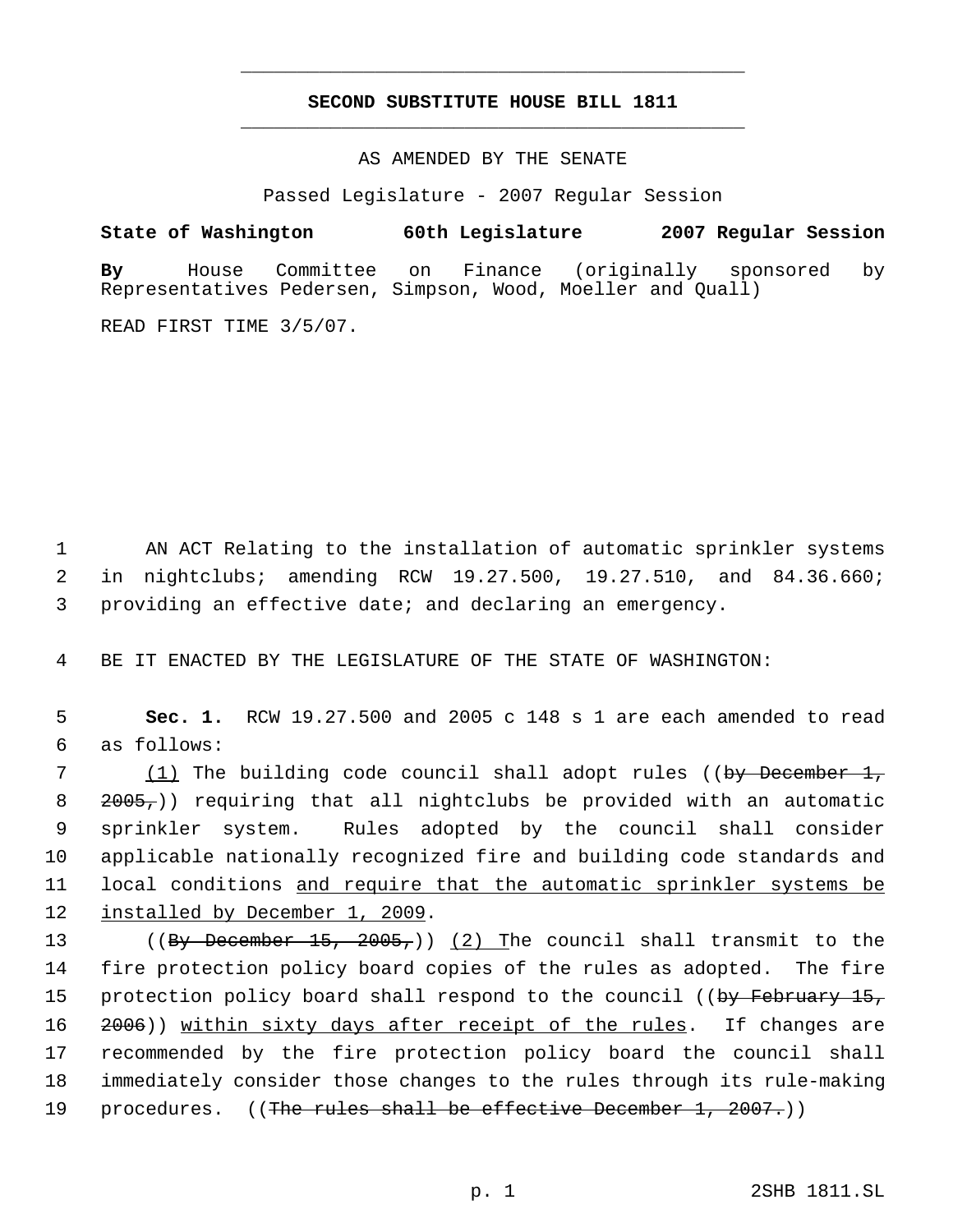**Sec. 2.** RCW 19.27.510 and 2005 c 148 s 2 are each amended to read as follows: As used in this chapter: "Nightclub" means an ((establishment, other than a theater with fixed seating, which is characterized by all of the following: (1) Provides live entertainment by paid performing artists or by way of recorded music conducted by a person employed or engaged to do so;  $(2)$  Has as its primary source of revenue  $(a)$  the sale of beverages 10 of any kind for consumption on the premises, (b) cover charges, or (c) 11 both; and 12 (3) Has an occupant load of one hundred or more where the occupant 13 load for any portion of the occupancy is calculated at one person per 14 ten square feet or less, excluding the entry foyer)) A-2 occupancy use 15 under the 2006 international building code in which the aggregate area 16 of concentrated use of unfixed chairs and standing space that is specifically designated and primarily used for dancing or viewing performers exceeds three hundred fifty square feet, excluding adjacent lobby areas. "Nightclub" does not include theaters with fixed seating, banquet halls, or lodge halls.

 **Sec. 3.** RCW 84.36.660 and 2005 c 148 s 4 are each amended to read as follows:

 (1) Prior to installation of an automatic sprinkler system under RCW 19.27.500 through 19.27.520, an owner or lessee of property who 25 meets the requirements of this section may apply to the assessor of the county in which the property is located for a special property tax exemption. This application shall be made upon forms prescribed by the department of revenue and supplied by the county assessor.

 (a)(i) If a lessee of the property has paid for all expenses associated with the installation and purchase of the automatic sprinkler system, then the benefit of the exemption must inure to the lessee.

 (ii) A lessee, otherwise eligible to receive the benefit of the exemption under this section, is entitled to receive such benefit only to the extent that the lessee maintains a valid lease agreement with the property owner for the property in which the automatic sprinkler system was installed pursuant to RCW 19.27.500.